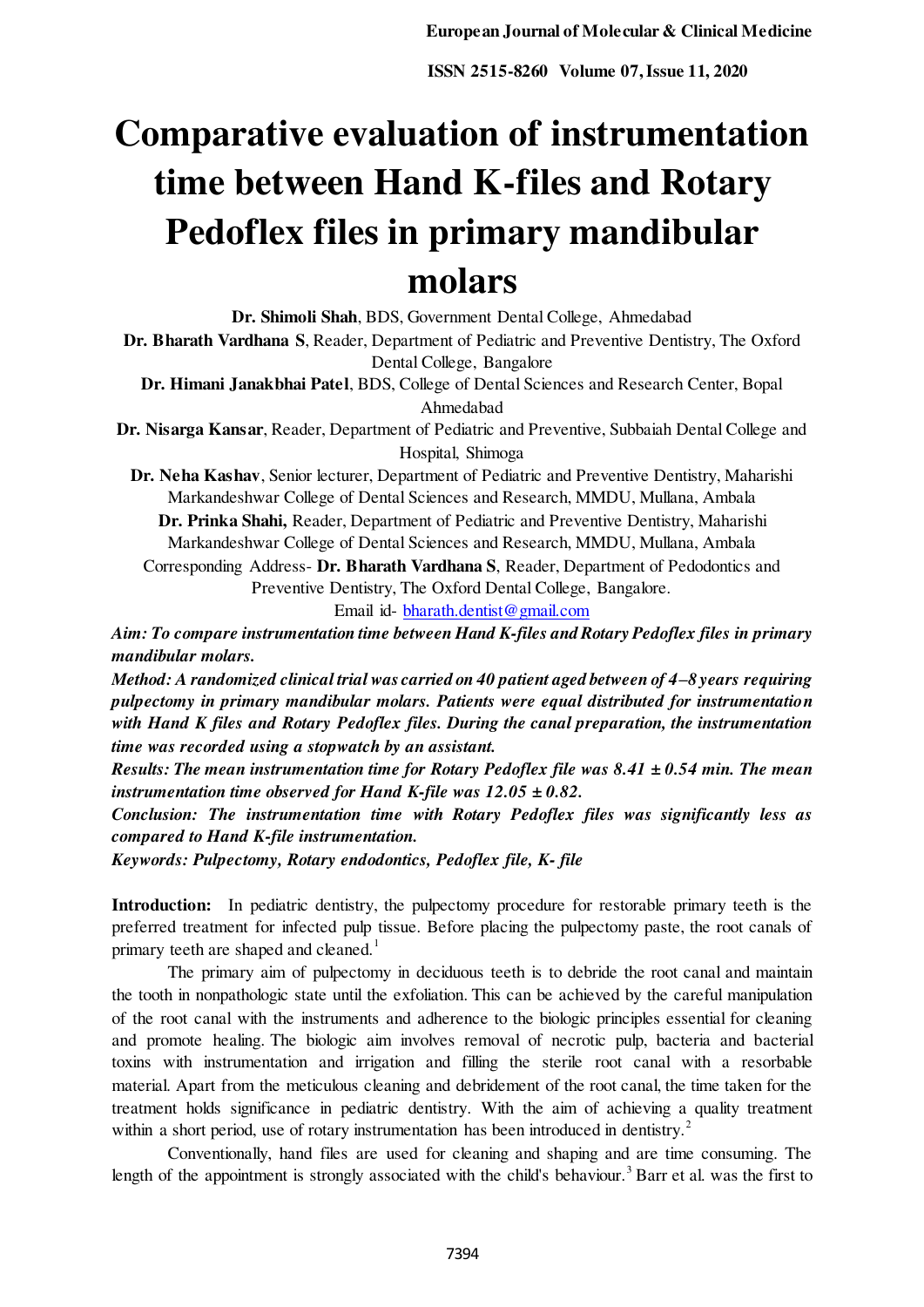#### **European Journal of Molecular & Clinical Medicine**

### **ISSN 2515-8260 Volume 07, Issue 11, 2020**

use rotary NiTi files for primary root canal preparation. They reported that use of NiTi files for root canal preparation in primary teeth was cost-effective, faster, and resulted in uniform and predictable fillings.<sup>4</sup> Nickel-Titanium (Ni-Ti) rotary files are widely used for cleaning and shaping of permanent tooth. But when the same files are used in primary teeth the clinician finds that the long length (21mm,25mm,28mm,31mm) & high taper of these files makes working difficult. To solve this problem Neoendo has introduces Pedoflex Rotary Files with length 16mm & taper 4%.<sup>5</sup>

 The aim of this study was to compare instrumentation timing of manual instrumentation (Hand K file) and rotary systems (Pedoflex file) in the preparation of primary mandibular molar root canals.

**Materials and method:** The randomized controlled trial was carried out in the Department of Pediatric and Preventive Dentistry. The trial design was approved by the Institutional Review Board. The informed consent was obtained from the parents of the children participated in the study. A total of 40 children aged 4–8 years requiring pulpectomy in any one of the primary mandibular molars were randomly allotted to one of the two groups where instrumentation was done using: Group 1: Hand K files; Group 2: Rotary Pedoflex files.

 The selection of the children was based on the following criteria: (a) vital or nonvital mandibular primary molars without sinus tract, (b) absence of internal or external pathologic root resorption, (c) presence of adequate coronal tooth structure to receive SS crown. The children lacking cooperative ability, children with underlying systemic diseases, and children with special health care needs were excluded from the study.

 All the procedures were done by a single operator. A full mouth examination with intraoral periapical radiographs of the teeth indicated for pulpectomy was taken before the start of the clinical procedure. After confirmation of the diagnosis, local anesthesia was administrated using 2% lignocaine with 1:200,000 adrenaline. The tooth was isolated using rubber dam.

 Using a round carbide bur in a high speed handpiece, the superficial caries and roof of the pulp chamber were removed. Coronal pulp amputation was done with spoon excavator. No. 10 size K file was used to determine the patency of the canals. The working length was determined with radiograph and was kept 1 mm short of the apex. The canal preparation was done using:

**Group 1 (Hand K file):** Hand instrumentation was carried out using Hand K-file (Dentsply Maillefer, USA) up to no 35 K-file using quarter turn and pull motion.

**Group 2 (Pedoflex rotary file):** Pedoflex pediatric rotary files are introduced by Neoendo with length 16mm and taper 4% used according to manufacturer instructions.

 During the canal preparation, the instrumentation time was recorded using a stopwatch by an assistant. The canals were then irrigated with saline and sodium hypochlorite and dried using sterile paper points. The obturation was done using metapex by gently pushing with cotton pellets. The glass ionomer cement was given as the post obturation restoration. The pulpectomy treated teeth were restored with SS crowns either on the same day or in the next appointment. The statistical analysis was done using SPSS software version 17.0. (Chicago, SPSS Inc).

**Result:** In present study the total 40 teeth underwent for pulpectomy and equally divided into two groups based on randomization. Out of the 40 children being treated, 17 were girls and 23 were boys in the age group of 4–8 years with the mean age of 6.25 years. **(Table no. 1)** 

 The instrumentation time observed for Rotary Pedoflex files was 8.41 min with a standard deviation of 0.54. The mean instrumentation time observed for Hand K-file was 12.05 min with a standard deviation of 0.82. Results of unpaired *t*-test shows that the mean instrumentation time between the two groups reveals a statistically significant result of Rotary Pedoflex files showing less instrumentation time as compared to K-file  $(P \le 0.001)$ . (**Table no. 2**)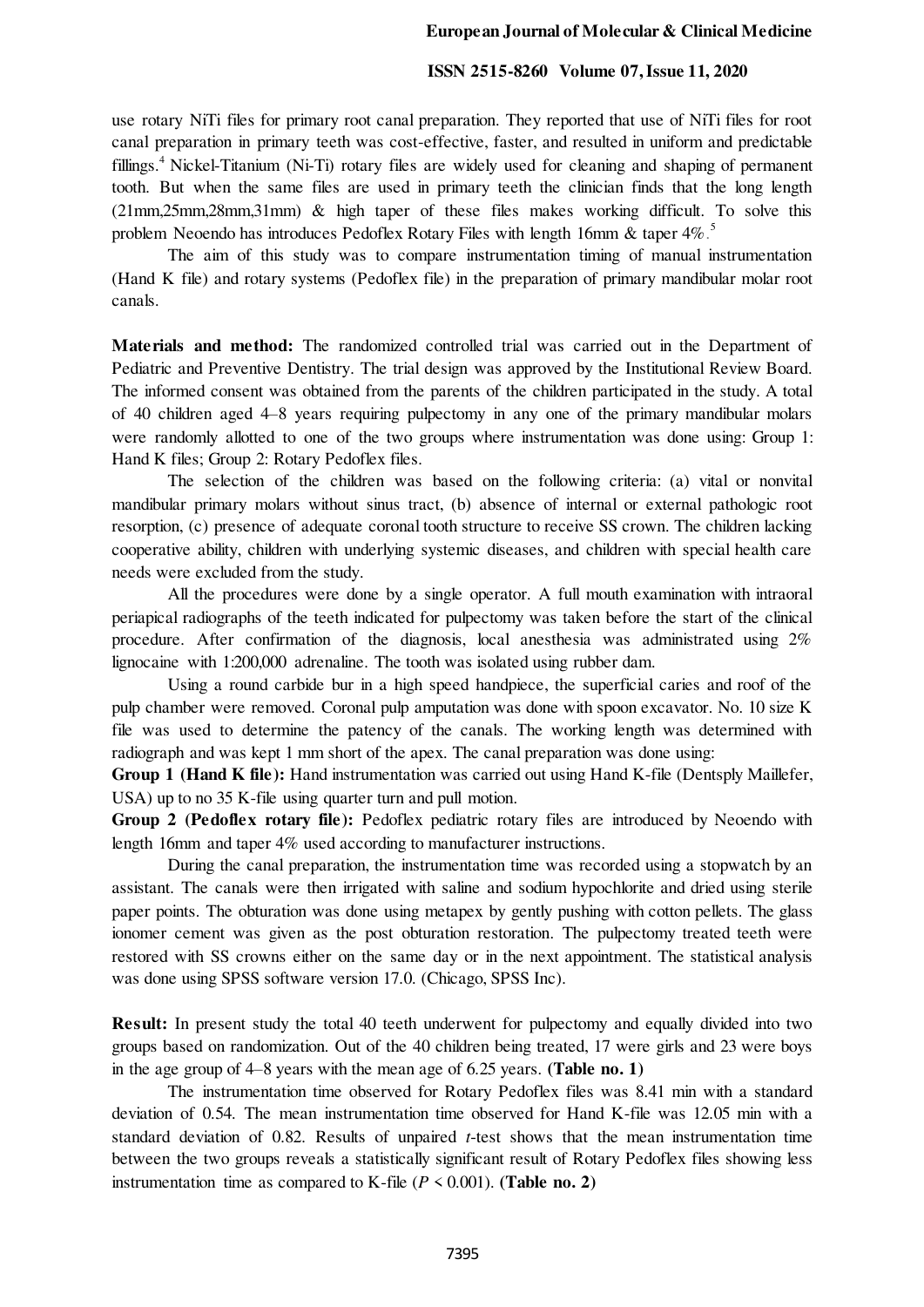**ISSN 2515-8260 Volume 07, Issue 11, 2020**

| Table no. 1: Demographic distribution of subjects according to gender |             |                             |  |
|-----------------------------------------------------------------------|-------------|-----------------------------|--|
| Gender                                                                | Hand K file | <b>Rotary Pedoflex file</b> |  |
| <b>Male</b>                                                           |             |                             |  |
| Female                                                                |             |                             |  |
| <b>Mean Age</b>                                                       | 6.25        |                             |  |

| Table no $2$ – Comparison of instrumentation time between the two groups |    |                                        |                |
|--------------------------------------------------------------------------|----|----------------------------------------|----------------|
| Group                                                                    | N  | Mean<br><i>instrumentation</i><br>time | <b>P</b> Value |
| Group I (Hand K File)                                                    | 15 | $12.05 \pm 0.82$                       | < 0.001        |
| <b>Group II (Rotary Pedoflex file)</b>                                   | 15 | $8.41 \pm 0.54$                        |                |

**Discussion:** The present study compared the instrumentation time of Hand K files and Rotary Pedoflex file in the preparation of primary mandibular molars. Babaji P et al  $(2019)^6$  compared rotary system with manual system and concluded that rotary system is superior in terms of instrumentation time.

 Although manual instrumentation is widely used in primary teeth, there are limitations regarding effective cleaning of root canals, possible ledge formation, perforations, dentine compaction, and instrument fracture.<sup>8</sup> In present study it was found that Rotary Pedoflex file required significantly lesser timing for canal preparation as compared to hand K file.

 Panchal V et al.(2019) also deduced that pediatric rotary files Kedo-SG has better obturation quality in minimum instrumentation time as compared to Hand K and H files which is in support of our study.<sup>2</sup> Rotary instrumentation reduces manual dexterity, thereby increasing the efficiency of the operator. This can be the possible reason for reduced instrumentation time.<sup>8</sup>

**Conclusion:** In present study it was found that instrumentation time with Rotary Pedoflex files was significantly less as compared to Hand K-file instrumentation.

## **References:**

- 1. Dey B, Jana S, Chakraborty A, Ghosh C, Roy D. A Comparison of Ni-Ti Rotary and Hand Files Instrumentation in Primary Teeth – A Review Article. Int J Oral Health Med Res 2016;3(2):59-62*.*
- 2. Panchal V, Jeevanandan G, Subramanian E. Comparison of instrumentation time and obturation quality between hand K file, H file, and rotary Kedo-S in root canal treatment of primary teeth: A randomized controlled trial. J Indian Soc Pedod Prev Dent. 2019;37:75-9.
- 3. Govindaraju L, Jeevanandan G, Subramanian EMG. Application of rotary endodontics in pediatric dentistry - A review of literature.Journal of Pharmacy Research 2018; 12(4):480-3.
- 4. Madan N, Rathnam A, et al. K-file vs ProFiles in cleaning capacity and instrumentation time in primary molar root canals: an *in vitro* study. J Ind Soc Pedod Prev Dent 2011;29(1):2–6
- 5. <https://orikamhealthcare.com/product/pedoflex/>
- 6. Babaji P, Mehta V, Manjooran T. Clinical evaluation of rotary system over manual system in deciduous molars: A clinical trial. Int J Pedod Rehabil 2019;4:13-6.